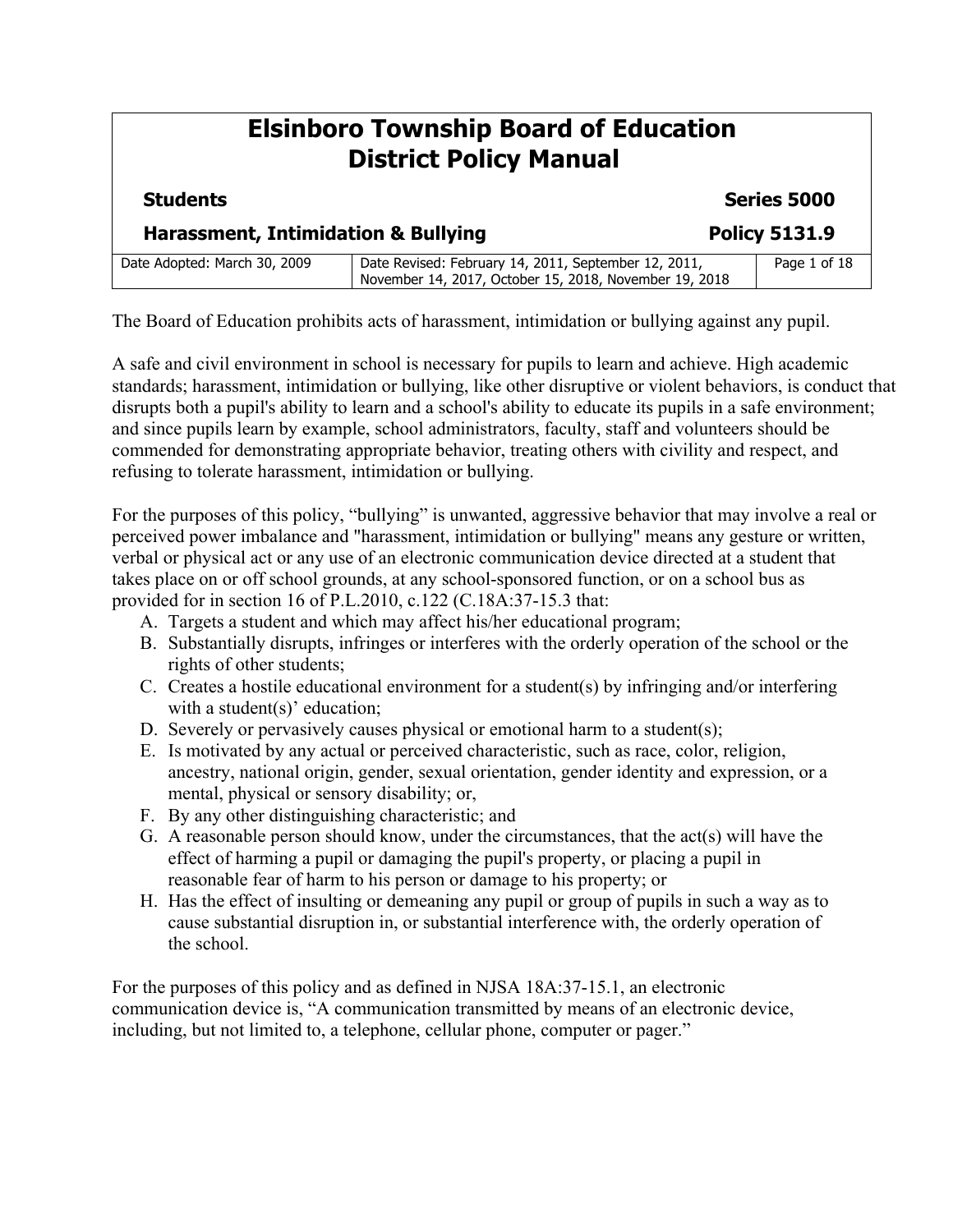| <b>Students</b><br><b>Harassment, Intimidation &amp; Bullying</b> | <b>Series 5000</b><br><b>Policy 5131.9</b> |
|-------------------------------------------------------------------|--------------------------------------------|
|                                                                   |                                            |

Acts of harassment, intimidation or bullying may also be a pupil or group of pupils exercising control over another pupil, in either isolated incidents (e.g., intimidation, harassment) or patterns of harassing or intimidating behavior (e.g., bullying).

The term "school grounds," pursuant to NJAC 6A:16-1.3, means and includes land, portions of land, structures, buildings, and vehicles, when used for the provision of academic or extracurricular programs sponsored by the school district or community provider and structures that support these buildings, such as school district wastewater treatment facilities, generating facilities, and other central service facilities including, but not limited to, kitchens and maintenance shops. School property also includes other facilities as defined in NJAC 6A:26-1.2, playgrounds, and recreational places owned by local municipalities, private entities or other individuals during those times when the school district has exclusive use of a portion of such land.

#### Anti-Bullying Coordinator

The Chief School Administrator shall appoint a district anti-bullying coordinator, who shall be responsible for overseeing and strengthening the anti-bullying initiatives and policies of this district to prevent, identify and address harassment, intimidation or bullying of students. The school district shall provide time during the usual school schedule for the Anti-Bullying Coordinator and each school Anti-Bullying Specialist to participate in harassment, intimidation, and bullying training programs. The district anti-bullying coordinator shall also:

- A. Collaborate with the school anti-bullying specialist(s), the Board of Education and the Chief School Administrator to prevent, identify and respond to harassment, intimidation or bullying of students in the district;
- B. Shall be made available to private schools in the municipality the public school is located in.
- C. Provide data in collaboration with the Superintendent of Schools, to the New Jersey Department of Education regarding harassment, intimidation or bullying of students;
- D. Execute such other duties related to school harassment, intimidation or bullying as requested by the Superintendent of Schools; and,
- E. Meet at least twice per school year (once in the first semester and once in the second semester) with the school anti-bullying specialist(s) to discuss and strengthen procedures and policies to prevent identify and address harassment, intimidation or bullying in the district.

A school leader shall complete school leader training that shall include information on the prevention of harassment, intimidation, and bullying as required in NJSA 18A:26-8.2.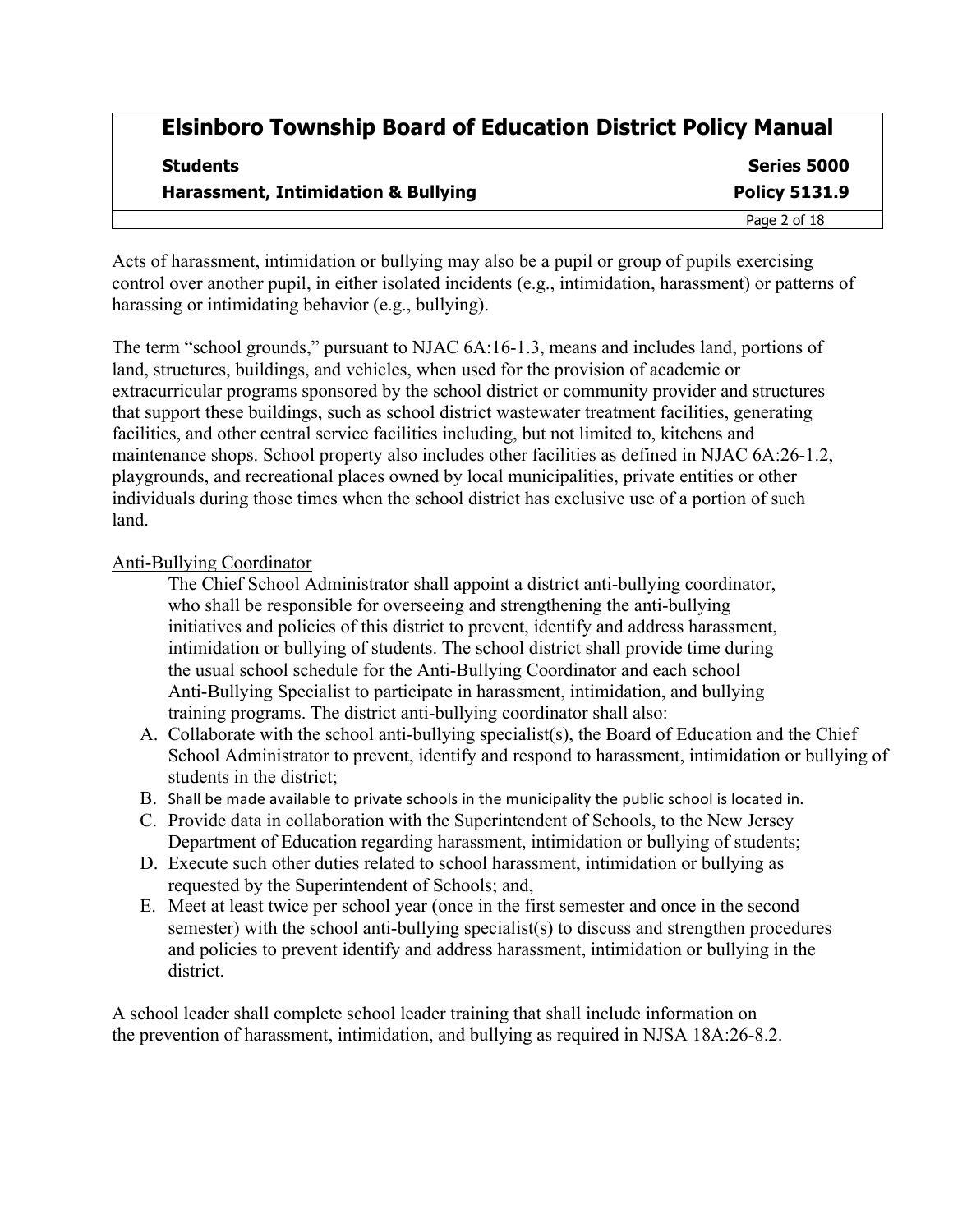| <b>Students</b><br><b>Harassment, Intimidation &amp; Bullying</b> | Series 5000<br><b>Policy 5131.9</b> |
|-------------------------------------------------------------------|-------------------------------------|
|                                                                   |                                     |

In addition, a school safety team shall be established in each school to foster and maintain a positive school climate within the schools. The school safety/climate team must, at a minimum, consist of the principal or his/her designee, a teacher within the school, the school anti-bullying specialist who will serve as the team chair, and a parent/guardian of a student within the school.Any parent/guardian who serves on the school safety team shall not participate in any activity of the team that may compromise the confidentiality of students.

The Principal shall be appointed by the Chief School Administrator to fulfill the role of anti-bullying specialist.

The Principal or Chief School Administrator must appoint the currently employed school guidance counselor, school psychologist or other similarly trained individual as the school anti-bullying specialist. If there is no such individual meeting these criteria, the Principal or Chief School Administrator must appoint another currently employed individual in the school to the position of school anti-bullying specialist.

The school anti-bullying specialist shall:

- A. Chair the school safety team;
- B. Lead investigations of incidents of harassment, intimidation or bullying in the school; and,
- C. Act as the primary school official responsible for preventing, identifying and addressing incidents of harassment, intimidation or bullying in the school.

The Superintendent of Schools/designee shall develop a list of appropriate responses to actions of harassment, intimidation or bullying occurring off school grounds, in cases in which a school employee is made aware of such actions. These responses shall be consistent with the district's code of student conduct and other provisions of this policy and in accordance with the provisions of state and federal laws.

For school staff to address HIB that occurs off school grounds there must be reason to believe, at a minimum, that the alleged HIB has substantially disrupted or interfered with the orderly operation of the school or the rights of other students. Once this determination has been made, school staff must implement the provisions of this policy and the code of student conduct of the district.

### Expected Behavior

The Board of Education expects pupils to conduct themselves in keeping with their levels of development, maturity and demonstrated capabilities with a proper regard for the rights and welfare of other pupils and school staff, the educational purpose underlying all school activities, and the care of school facilities and equipment.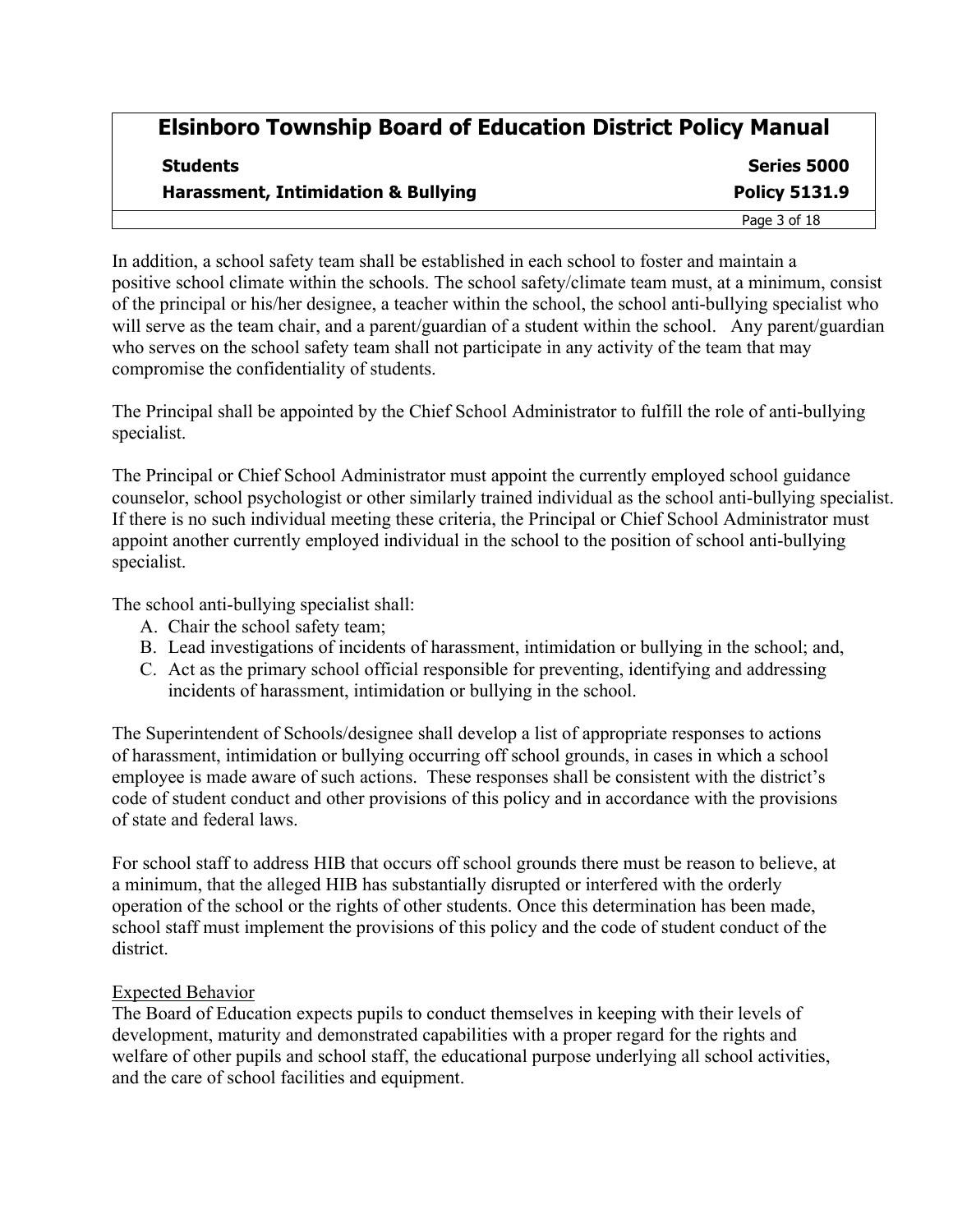| <b>Students</b><br><b>Harassment, Intimidation &amp; Bullying</b> | Series 5000<br><b>Policy 5131.9</b> |
|-------------------------------------------------------------------|-------------------------------------|
|                                                                   |                                     |

The Board of Education believes that standards for pupil behavior must be set cooperatively through interaction among the pupils, parents/guardians, staff and community members, producing an atmosphere that encourages pupils to grow in self-discipline. The development of this atmosphere requires respect for self and others, as well as for district and community property on the part of pupils, staff and community members.

The Board of Education believes that the best discipline is self-imposed, and that it is the responsibility of staff to use disciplinary situations as opportunities to help pupils learn to assume and accept responsibility for their behavior and the consequences of their behavior. Staff members who interact with pupils shall apply best practices designed to prevent discipline problems and encourage pupils' abilities to grow in self-discipline.

#### Cyber-bullying

The Board of Education expressly forbids cyber-bullying. For the purposes of this policy, "cyber-bullying" shall mean using the communication capacities of computers, the Internet and/or other digital communication devices to bully others by:

- A. Sending or posting cruel messages or images;
- B. Threatening others;
- C. Excluding or attempting to exclude others from activities or organizations;
- D. Starting or passing on rumors about others or the school system;
- E. Harassing or intimidating others;
- F. Sending angry, rude or vulgar messages directed at a person or persons privately or to an online group;
- G. Sending or posting harmful, untrue or cruel statements about a person to others;
- H. Pretending to be someone else and sending or posting material that makes that person look bad or places that person in potential danger;
- I. Sending or posting material about a person that contains sensitive, private or embarrassing information, including forwarding private messages or images; and/or,
- J. Engaging in tricks to solicit embarrassing information that is then made public.

Pupils found to be engaging in activities as described above shall be subject to the terms and sanctions found in this policy and the discipline code of the district.

The Chief School Administrator shall provide annually to pupils and their parents/guardians the rules of the district regarding pupil conduct, and the policy shall appear in all publications of the school district's comprehensive rules, procedures and standards of conduct for schools within the school district, including the pupil handbook.

Provisions shall be made for informing parents/guardians whose primary language is other than English. These district rules shall include, but not be limited to: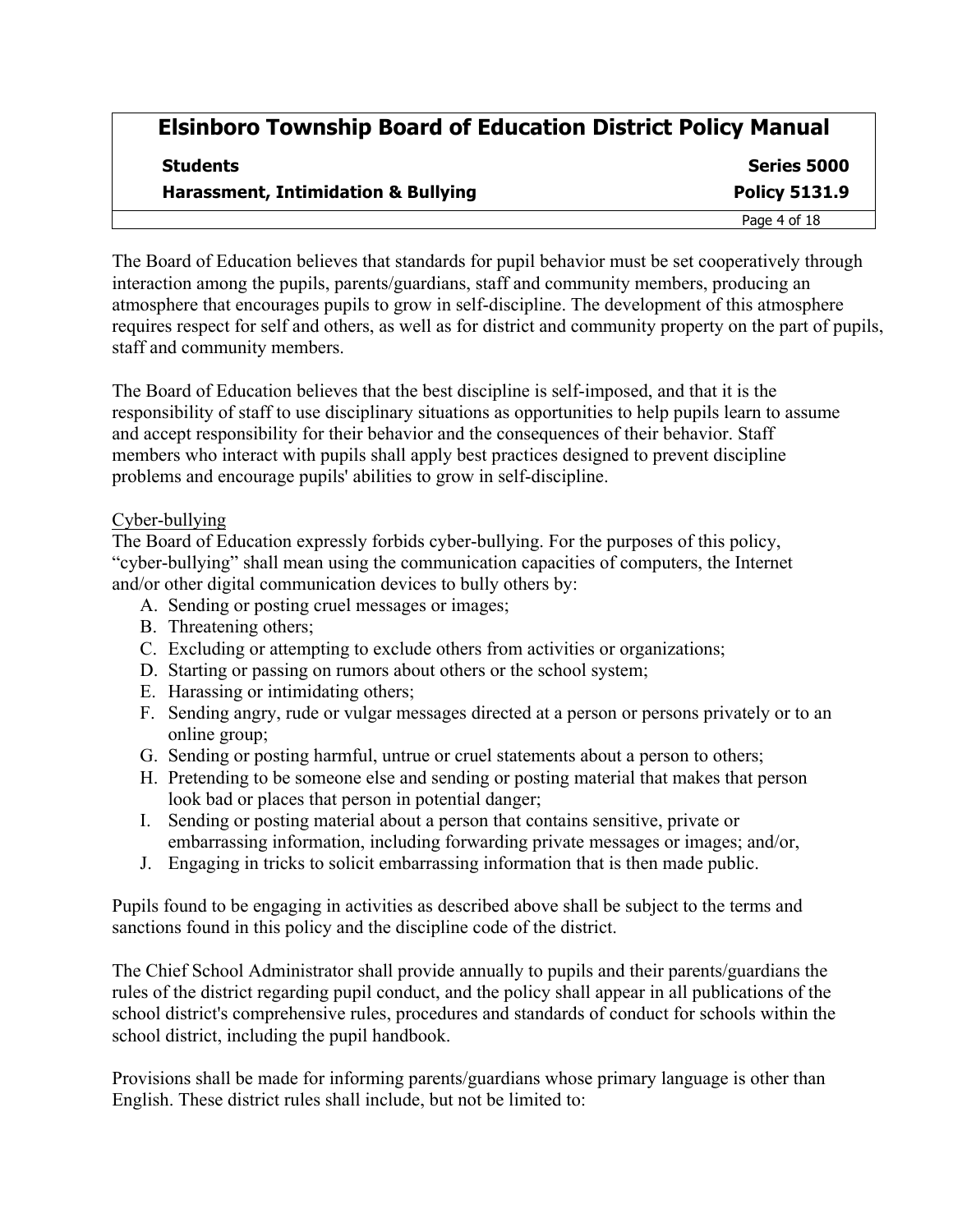| <b>Students</b><br><b>Harassment, Intimidation &amp; Bullying</b> | Series 5000<br><b>Policy 5131.9</b> |
|-------------------------------------------------------------------|-------------------------------------|
|                                                                   |                                     |

- A. Describing pupil responsibilities including the requirements for pupils to conform to reasonable standards of socially acceptable behavior; respect the person, property and rights of others; obey constituted authority; and respond to those who hold that authority;
- B. Addressing appropriate recognition for positive reinforcement for good conduct, selfdiscipline, good citizenship and academic success,
- C. Explaining pupil rights; and,
- D. Identifying disciplinary sanctions and due process.

### Consequences and Remedial Measures for Acts of Harassment, Intimidation or Bullying

### Discipline of Pupils

In considering whether a response beyond the individual level is appropriate, the administrator should consider the nature and circumstances of the act, the level of harm, the nature of the behavior, past incidences or past or continuing patterns of behavior, and the context in which the alleged incident(s) occurred. Institutional (i.e., classroom, school building, school district) responses can range from school and community surveys, to mailings, to focus groups, to adoption of research-based bullying prevention program models, to training for certificated and non-certificated staff, to participation of parents and other community members and organizations, to small or large group presentations for fully addressing the actions and the school's response to the actions, in the context of the acceptable pupil behavior and the consequences of such actions and to involvement of law enforcement officers, including school resource officers.

### Pupils

Consequences and remedial measures for a pupil who commits an act of harassment, intimidation or bullying shall be varied and graded according to the nature of the behavior, the developmental age of the student and the student's history of problem behaviors and performance. Consequences shall be consistent with the Board of Education approved code of student conduct and NJAC 6A:16-7. Consequences and remedial measures shall be designed to:

- A. Correct the problem behavior;
- B. Prevent another occurrence of the problem;
- C. Protect and provide support for the victim of the act; and
- D. Take corrective action for documented systemic problems related to harassment, intimidation or bullying.

Consequences and appropriate remedial actions for a pupil who commits an act of harassment, intimidation or bullying may range from positive behavioral interventions up to and including short and long-term suspension or expulsion, as permitted by law. The consequences and remedial measures may include, but are not limited to: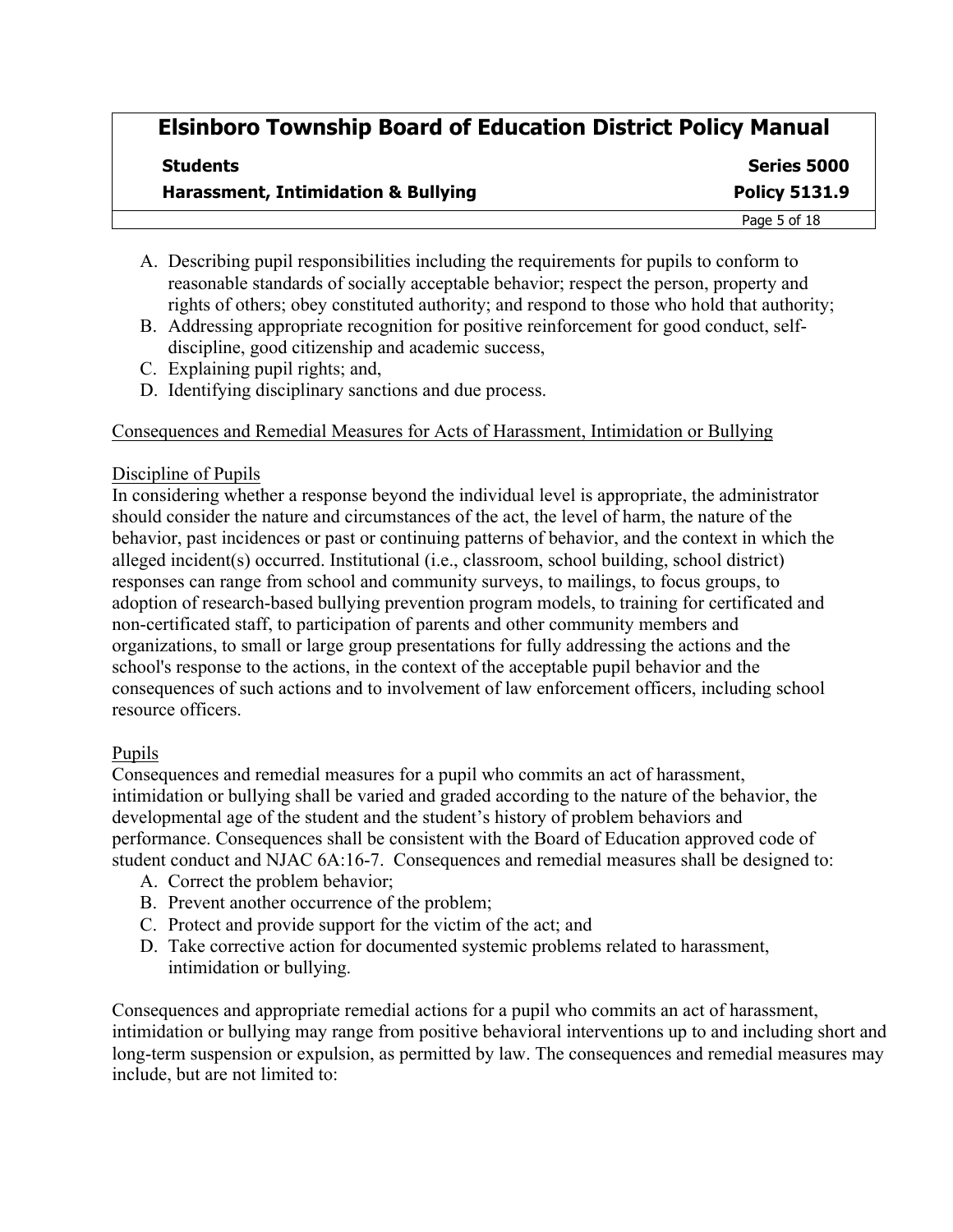**Students Series 5000**

**Harassment, Intimidation & Bullying The Convention Convention Policy 5131.9** 

Page 6 of 18

#### **Consequences**

- A. Admonishment;
- B. Temporary removal from the classroom;
- C. Deprivation of privileges;
- D. Classroom or administrative detention;
- E. Referral to disciplinarian;
- F. In-school suspension during the school week or the weekend;
- G. After-school programs;
- H. Out-of-school suspension (short-term or long-term);
- I. Legal action; and
- J. Expulsion.
- Remedial Measures
	- A. Personal;
	- B. Restitution and restoration;
	- C. Mediation;
	- D. Peer support group;
	- E. Recommendations of a student behavior or ethics council;
	- F. Corrective instruction or other relevant learning or service experience;
	- G. Supportive student interventions, including participation of the intervention and referral services team;
	- H. Behavioral assessment or evaluation, including, but not limited to, a referral to the child study team, as appropriate;
	- I. Behavioral management plan, with benchmarks that are closely monitored;
	- J. Assignment of leadership responsibilities (e.g., hallway or bus monitor);
	- K. Involvement of school disciplinarian;
	- L. Student counseling;
	- M. Parent conferences;
	- N. Student treatment; or
	- O. Student therapy.

### Environmental (Classroom, School Building or School District)

- A. School and community surveys or other strategies for determining the conditions contributing to harassment, intimidation or bullying;
- B. School culture change;
- C. School climate improvement;
- D. Adoption of research-based, systemic bullying prevention programs;
- E. School policy and procedures revisions;
- F. Modifications of schedules;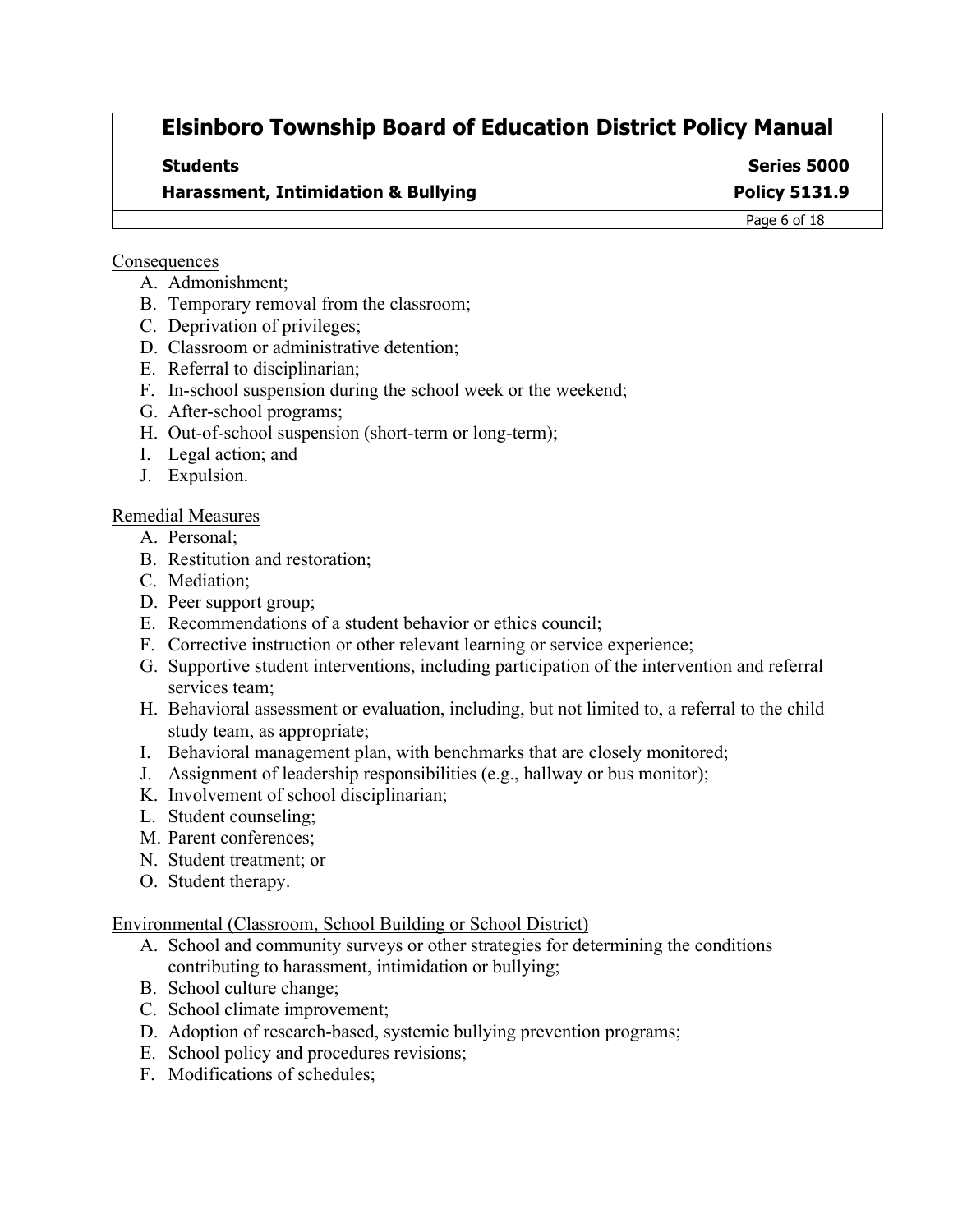| <b>Students</b>                                | Series 5000          |
|------------------------------------------------|----------------------|
| <b>Harassment, Intimidation &amp; Bullying</b> | <b>Policy 5131.9</b> |
|                                                | Page 7 of 18         |

- G. Adjustments in hallway traffic;
- H. Modifications in student routes or patterns traveling to and from school;
- I. Supervision of students before and after school, including school transportation;
- J. Targeted use of monitors (e.g., hallway, cafeteria, locker room, playground, school perimeter, bus);
- K. Teacher aides;
- L. Small or large group presentations for fully addressing the behaviors and the responses to the behaviors;
- M. General professional development programs for certificated and non-certificated staff;
- N. Professional development plans for involved staff;
- O. Disciplinary action for school staff who contributed to the problem;
- P. Supportive institutional interventions, including participation of the intervention and referral services team;
- Q. Parent conferences;
- R. Family counseling;
- S. Involvement of parent-teacher organizations;

Classified pupils are subject to the same disciplinary procedures as nondisabled pupils and may be disciplined in accordance with their IEP. However, before disciplining a classified pupil, it must be determined that:

- A. The pupil's behavior is not primarily caused by his/her educational disability;
- B. The program that is being provided meets the pupil's needs.

#### **Staff**

Remaining consistent with the Board of Education requirements that all violations and complaint reports of harassment, intimidation or bullying committed by an adult or youth against a student be investigated promptly by the appropriately designated administrator or his/her designee. All investigations shall be thorough and complete with the understanding that complaints about any staff member or adult conduct cannot be investigated by a member of the same bargaining unit*.* Any person who has been convicted of bias intimidation may be disqualified for employment in this district.

The Board of Education prohibits the employment of or contracting for school staff positions with individuals whose criminal history record check reveals a record of conviction for a crime of bias intimidation or conspiracy to commit or attempt to commit a crime of bias intimidation.

Consequences and appropriate remedial actions for any staff member who commits an act of harassment, intimidation or bullying may range from positive behavioral interventions up to disciplinary charges that could result in suspension or termination. The consequences and remedial measures may include, but are not limited to: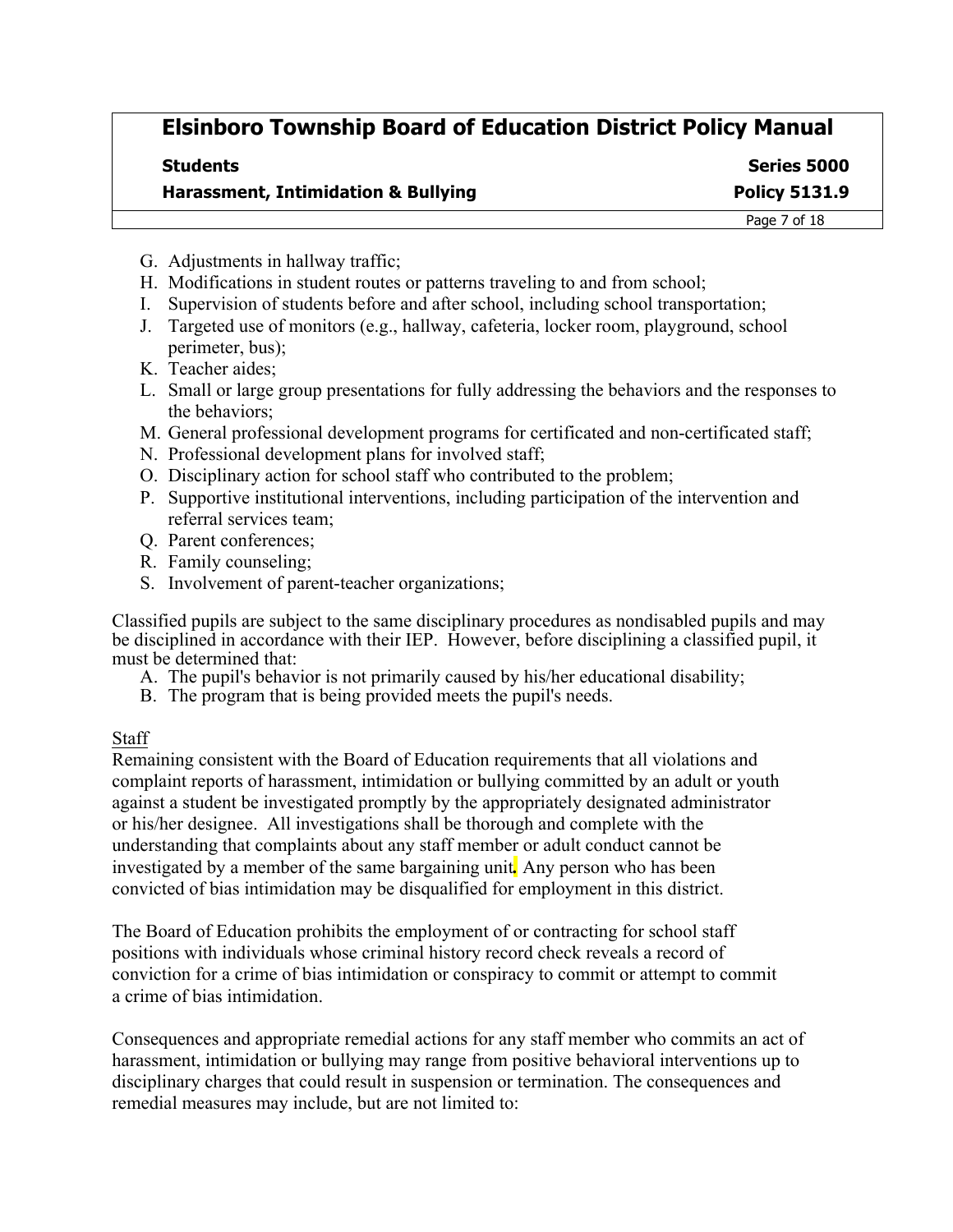**Students Series 5000**

**Harassment, Intimidation & Bullying The Convention Convention Policy 5131.9** 

Page 8 of 18

#### **Consequences**

- A. Admonishment;
- B. Temporary removal from the classroom;
- C. Deprivation of privileges;
- D. Referral to disciplinarian;
- E. Withholding of Increment
- F. Suspension;
- G. Bans from providing services, participating in school district-sponsored programs, or being in school buildings or on school grounds;
- H. Legal action; and
- I. Termination.

### Remedial Measures

- A. Personal;
- B. Restitution and restoration;
- C. Mediation;
- D. Support group;
- E. Recommendations of behavior or ethics council;
- F. Corrective action plan;
- G. Behavioral assessment or evaluation;
- H. Behavioral management plan, with benchmarks that are closely monitored;
- I. Involvement of school disciplinarian;
- J. Counseling;
- K. Conferences;
- L. Professional development programs;
- M. Work environment modifications;
- N. Treatment; or
- O. Therapy.

### Environmental (Classroom, School Building or School District)

- A. School and community surveys or other strategies for determining the conditions contributing to harassment, intimidation or bullying;
- B. School culture change;
- C. School climate improvement;
- D. Adoption of research-based, systemic bullying prevention programs;
- E. School policy and procedures revisions;
- F. Modifications of schedules;
- G. Supervision;
- H. Small or large group presentations for fully addressing the behaviors and the responses to the behaviors;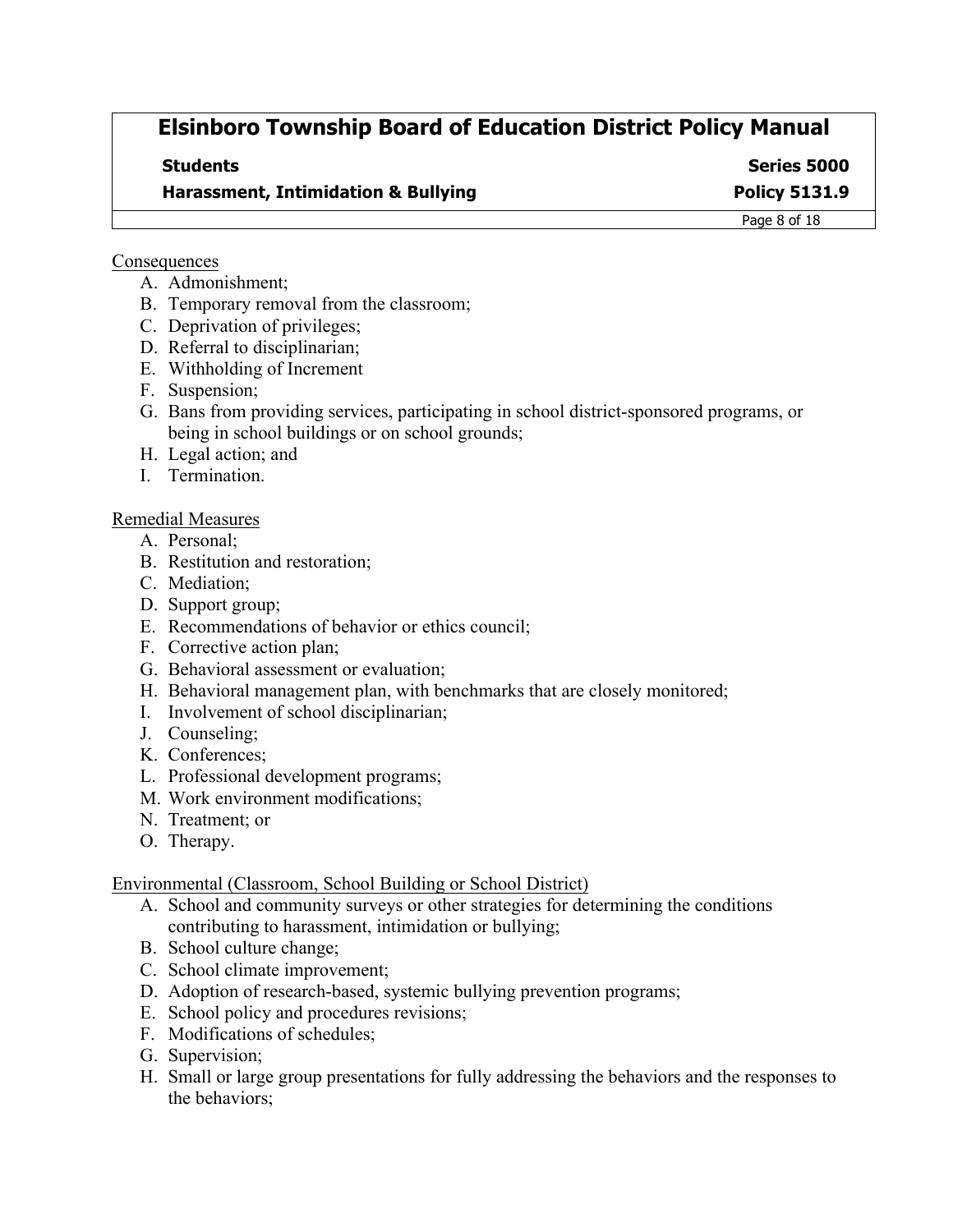| <b>Students</b><br><b>Harassment, Intimidation &amp; Bullying</b> | Series 5000<br><b>Policy 5131.9</b> |
|-------------------------------------------------------------------|-------------------------------------|
|                                                                   |                                     |

- I. General professional development programs for certificated and non-certificated staff;
- J. Professional development plans for involved staff;
- K. Disciplinary action;
- L. Supportive institutional interventions, including participation of the intervention and referral services team;
- M. Conferences;
- N. Counseling.

#### Reporting Harassment, Intimidation or Bullying

The Superintendent of Schools, principal and/or their designee shall be responsible for receiving complaints alleging violations of this policy.

Any school employee, pupil, Board Member, or volunteer who has witnessed, or has reliable information that a pupil has been subject to harassment, intimidation or bullying, must report the incident to the appropriately designated administrator or his/her designee.

All acts of harassment, intimidation or bullying shall be reported verbally to the school principal on the same day when the school employee or contracted services provider witnessed or received reliable information regarding any such incident. This includes an act of HIB committed by an adult or youth against a student. The principal may use his/her discretion in handling initial HIB complaints in accordance with current HIB legislation. The principal shall inform the parent(s)/guardian(s) of all students involved in the alleged incident, and may discuss, as appropriate, the availability of counseling and other intervention services. All acts of harassment, intimidation or bullying including an act of HIB committed by an adult or youth against a student, shall be reported in writing to the principal within 2 school days of when the school employee or contracted service provider witnessed or received reliable information that a student had been subjected to harassment, intimidation or bullying.

In cases in which an incident of harassment, intimidation or bullying occurs exclusively among or between special education students or student with developmental disabilities in the context of a county special services school district or a separate program for special education students within a school district, the school employee who witnesses such an incident shall have the discretion to determine whether it is necessary to report the incident or if the incident may have been affected by the condition of the student(s) and thereby warrants an alternative approach more appropriate in the special education context.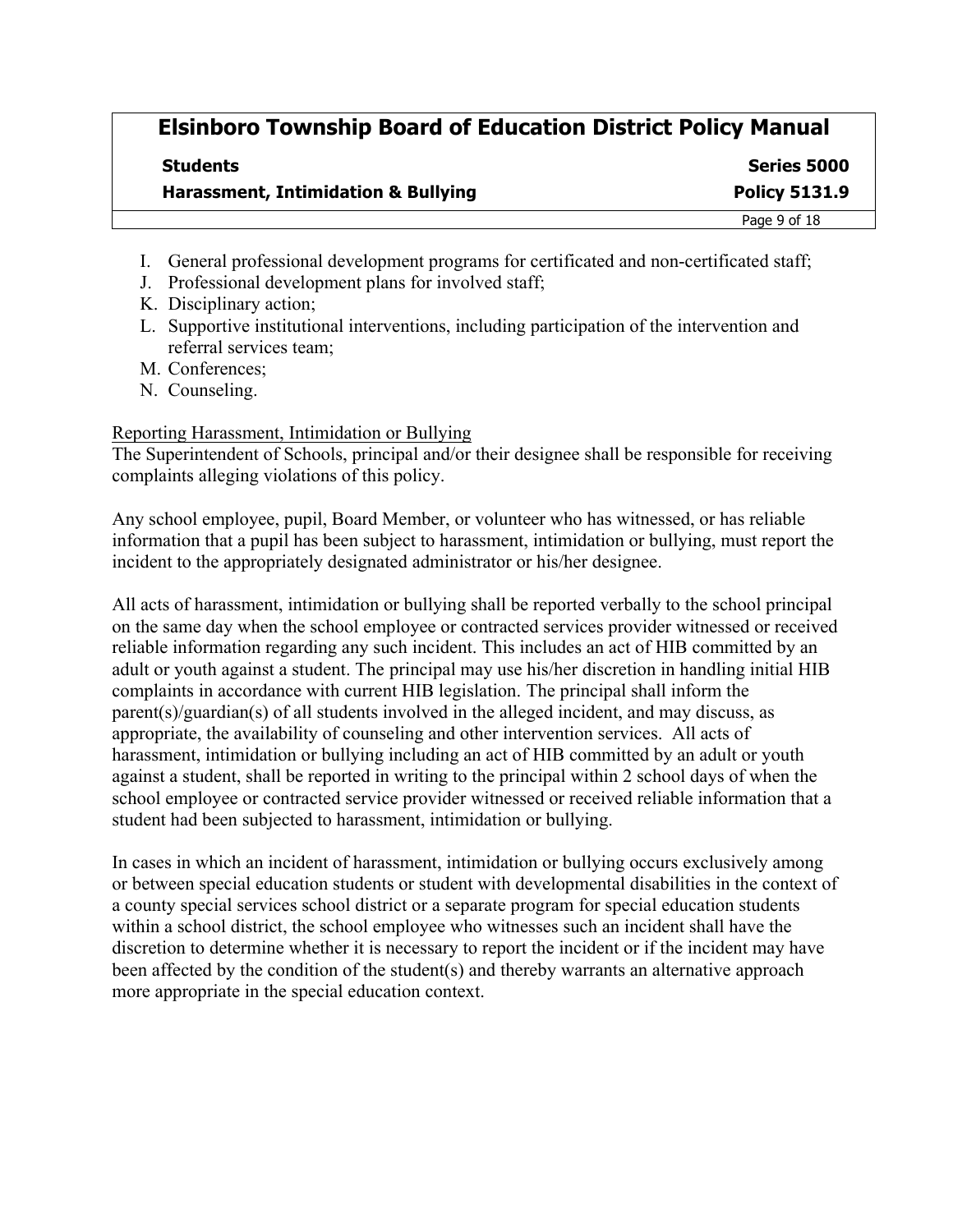| <b>Students</b><br><b>Harassment, Intimidation &amp; Bullying</b> | Series 5000<br><b>Policy 5131.9</b> |
|-------------------------------------------------------------------|-------------------------------------|
|                                                                   |                                     |

Reports of harassment, intimidation or bullying in any form, including but not limited to, oral reports, written reports or electronic reports shall be taken. Reports shall also be made to the Department of Education through the Electronic Violence and Vandalism Reporting System (EVVRS). The Board of Education shall allow reports to be anonymous, but no formal disciplinary action shall be based solely on an anonymous report.

The Board of Education requires that all violations and complaint reports of harassment, intimidation or bullying be investigated promptly by the appropriately designated administrator or his/her designee. The principal (or his/her designee) and the anti-bullying specialist may make a preliminary determination if the complaint is within the scope of HIB prior to initiating an investigation. All investigations shall be thorough and complete and shall include, but not be limited to:

- A. Taking of statements from victim, witnesses and accused;
- B. Careful examination of facts;
- C. Support for the victim; and
- D. Determination if alleged act constitutes a violation of this policy.

The appropriately designated administrator shall maintain all reports and records of the investigation on file.

#### Range of Ways to Respond to Harassment, Intimidation or Bullying

The Board of Education recognizes that some acts of harassment, intimidation or bullying may be isolated incidents requiring that the school officials respond appropriately to the individuals committing the acts and provide support programs for victims. Other acts may be so serious or parts of a larger pattern of harassment, intimidation or bullying that they require a response either at the classroom, school building or school district levels or by law enforcement officials. In considering whether a response beyond the individual is appropriate, the administrator shall consider the nature and circumstances of the act, the degree of harm, the nature and severity of the behavior, past incidences or past or continuing patterns of behavior, and the context in which the alleged incident(s) occurred. Institutional (i.e., classroom; school building; school district) responses may include, but are not limited to:

- A. School and community surveys;
- B. Mailings;
- C. Focus groups;
- D. Adoption of research-based bullying prevention program models;
- E. Training for certificated and non-certificated staff;
- F. Participation of parents and other community members and organizations;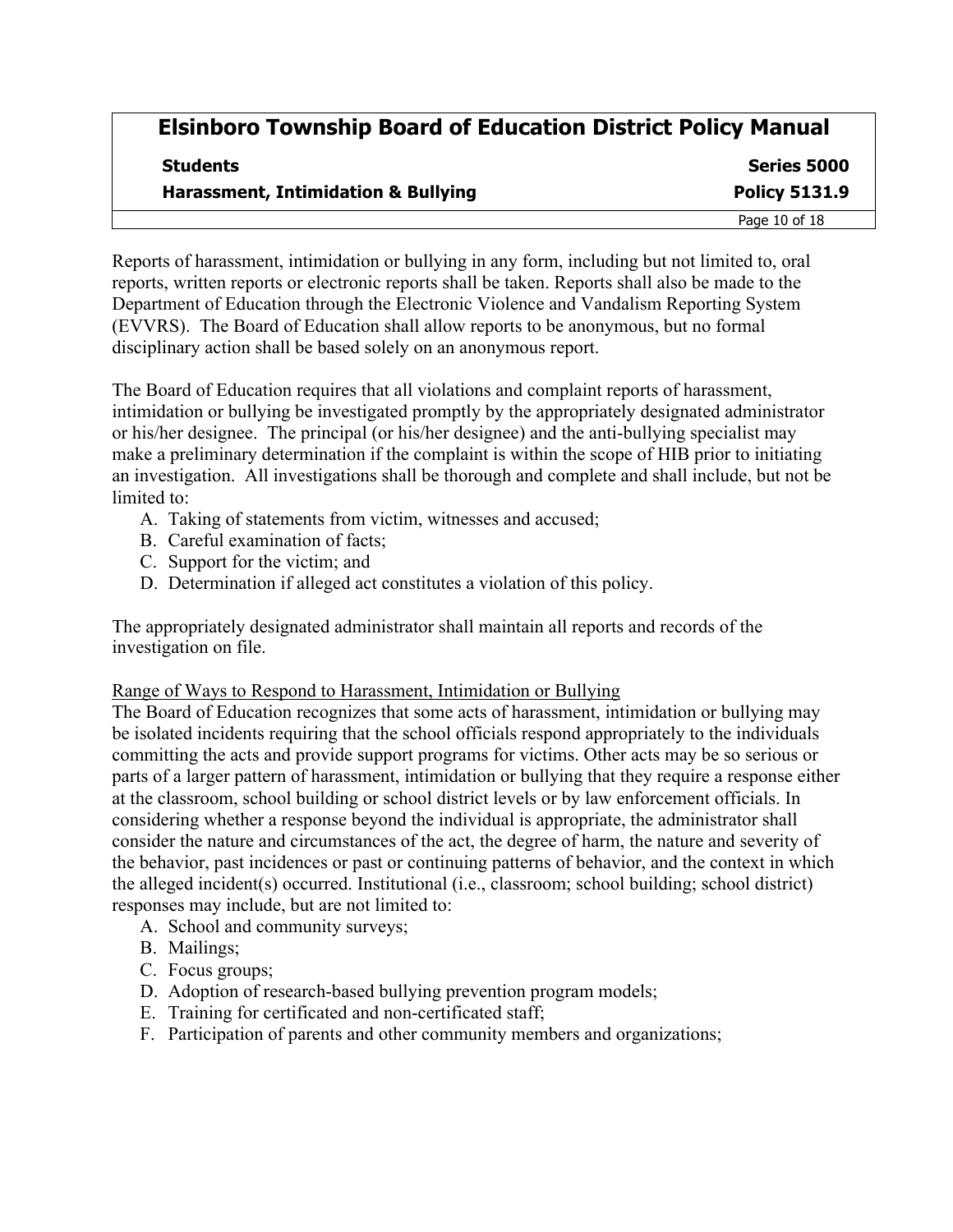| <b>Students</b><br><b>Harassment, Intimidation &amp; Bullying</b> | Series 5000<br><b>Policy 5131.9</b> |
|-------------------------------------------------------------------|-------------------------------------|
|                                                                   |                                     |

- G. Small or large group presentations for staff, students, and the community for fully addressing a positive school climate and culture as well as the issues surrounding harassment, intimidation or bullying in the school community;
- H. The involvement of law enforcement officers, including school resource officers.

For every incident of harassment, intimidation or bullying, the district shall respond to the individual who committed the act. Responses may include, but not be limited to:

- A. Individual responses can include positive behavioral interventions (e.g., peer mentoring, short-term counseling, life skills groups) and punitive actions (e.g., detention, in-school or out-of-school suspension, expulsion);
- B. Classroom responses can include class discussions about an incident of harassment, intimidation or bullying, role plays, research projects, observing and discussing audiovisual materials on these subjects and skill-building lessons in courtesy, tolerance, assertiveness and conflict management;
- C. School responses can include theme days, learning station programs, parent programs and information disseminated to students and parents, such as fact sheets or newsletters explaining acceptable uses of electronic and wireless communication devices;
- D. District-wide responses can include community involvement in policy review and development, professional development programs, adoption of curricula and school-wide programs and coordination with community-based organizations (e.g., mental health; health services; health facilities; law enforcement; faith-based).

### Retaliation and Reprisal Prohibited

The Board of Education prohibits reprisal or retaliation against any person who reports an act of harassment, intimidation or bullying. The consequence and appropriate remedial action for a person who engages in reprisal or retaliation shall be determined by the Chief School Administrator and/or principal or their designee after consideration of the nature, severity and circumstances of the act, in accordance with case law and Board of Education policies and procedures.

Any act of retaliation or reprisal against any person who reports an act of harassment, intimidation or bullying shall not be tolerated. Any student, school employee, volunteer, visitor, or Board of Education Member who engages in the act of retaliation or reprisal or who falsely accuses another shall be subjected to consequence and appropriate remedial action. In cases where any state or federal law has allegedly been violated, the local law enforcement agency shall be notified.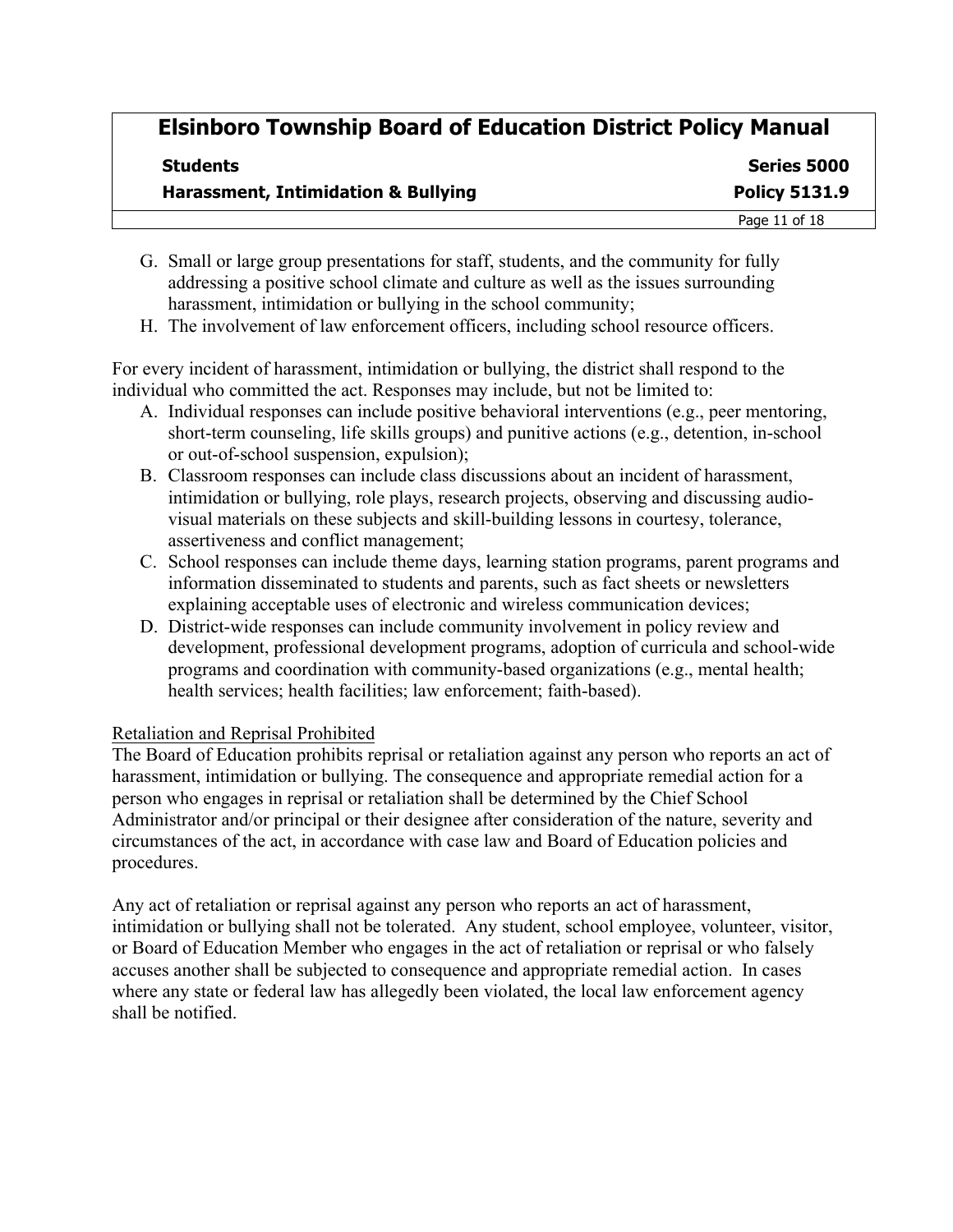| Students<br><b>Harassment, Intimidation &amp; Bullying</b> | Series 5000<br><b>Policy 5131.9</b> |
|------------------------------------------------------------|-------------------------------------|
|                                                            |                                     |

#### Students

The consequences and appropriate remedial action for a student found to have engaged in retaliation, reprisal and/or falsely accusing another as a means of harassment, intimidation or bullying shall be varied and graded according to the nature of the behavior, the developmental age of the student and the student's history of problem behaviors and performance, and shall be consistent with this policy. Consequences may include positive behavioral interventions, notification of the parents/guardians, up to and including short or long-term suspension or expulsion, as permitted by law.

#### School Employees

Consequences and appropriate remedial action for a school employee found to have engaged in retaliation, reprisal and/or falsely accusing another as a means of harassment, intimidation or bullying shall be determined in accordance with district policies, procedures and agreements, up to and including suspension or dismissal from service.

#### Visitors, Volunteers

Consequences and appropriate remedial action for a visitor or volunteer, found to have engaged in retaliation, reprisal and/or falsely accusing another as a means of harassment, intimidation or bullying shall be determined by the Chief School Administrator after consideration of the nature, severity and circumstances of the act, including reports to appropriate law enforcement officials.

#### **Consequences**

- A. Admonishment;
- B. Temporary removal from the classroom or school;
- C. Deprivation of privileges;
- D. Classroom or administrative detention;
- E. Referral to disciplinarian;
- F. In-school suspension during the school week or the weekend;
- G. After-school programs;
- H. Out-of-school suspension (short-term or long-term);
- I. Legal action;
- J. Withholding of Increment;
- K. Suspension;
- L. Expulsion;
- M. Termination.

#### Remedial Measures

- A. Personal;
- B. Restitution and restoration;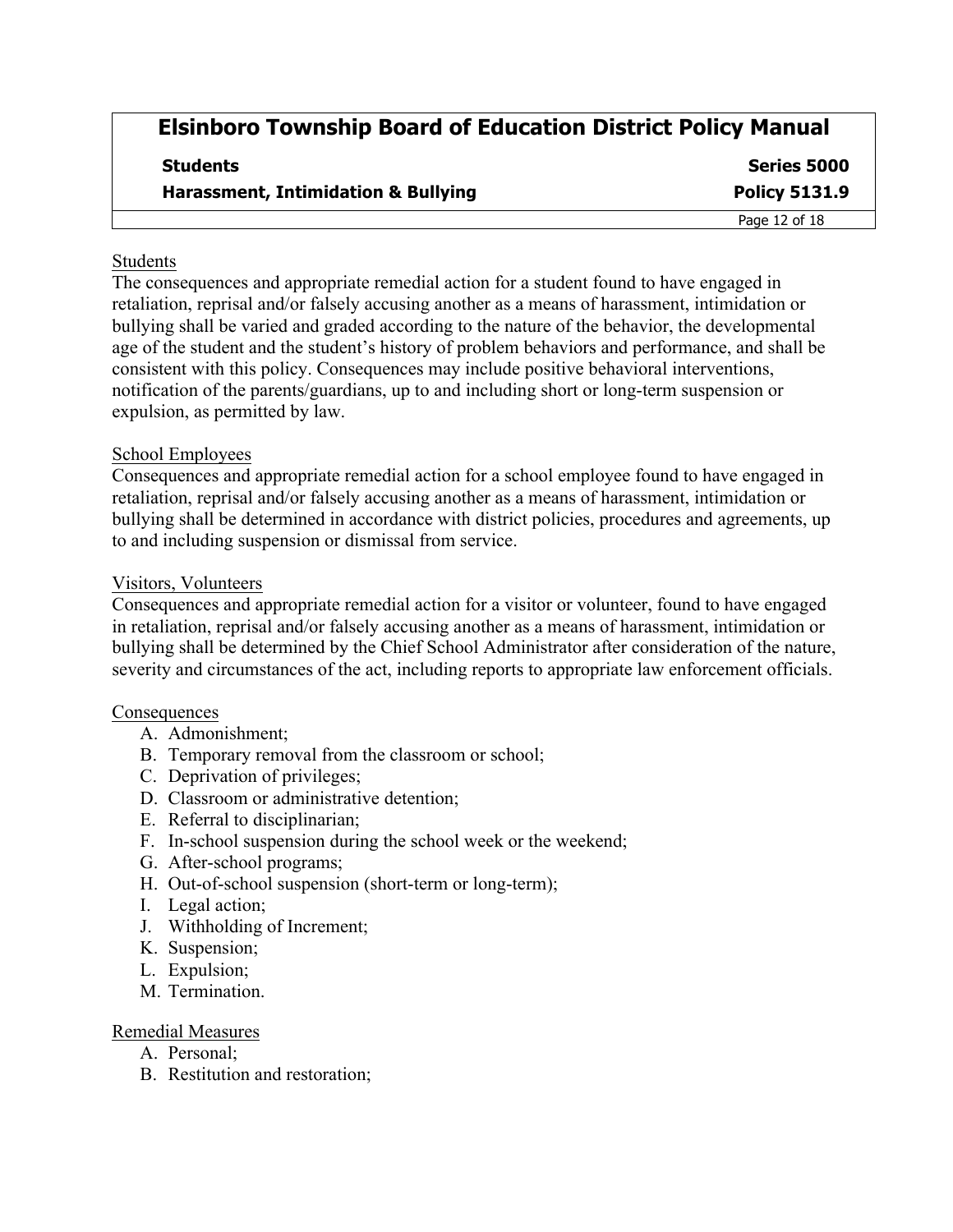| <b>Students</b>                                | Series 5000          |
|------------------------------------------------|----------------------|
| <b>Harassment, Intimidation &amp; Bullying</b> | <b>Policy 5131.9</b> |

Page 13 of 18

- C. Mediation;
- D. Peer support group;
- E. Recommendations of a student behavior or ethics council;
- F. Corrective instruction or other relevant learning or service experience;
- G. Supportive student interventions, including participation of the intervention and referral services team;
- H. Behavioral assessment or evaluation, including, but not limited to, a referral to the child study team, as appropriate;
- I. Behavioral management plan, with benchmarks that are closely monitored;
- J. Assignment of leadership responsibilities (e.g., hallway or bus monitor);
- K. Involvement of school disciplinarian;
- L. Counseling;
- M. Conferences;
- N. Professional development programs;
- O. Work environment modifications;
- P. Treatment; or
- Q. Therapy.

Examples of consequences for a school employee or a contracted service provider who has contact with pupils that engages in reprisal or retaliation may include, but not be limited to: verbal or written reprimand, increment withholding, legal action, disciplinary action, termination, and/or bans from providing services, participating in school districtsponsored programs, or being in school buildings or on school grounds. Remedial measures may include, but not be limited to: in or out-of-school counseling, professional development programs, and work environment modifications.

Examples of consequences for a Board member who engages in reprisal or retaliation may include, but not be limited to: reprimand, legal action, and other action authorized by statute or administrative code. Remedial measures may include, but not be limited to: counseling and professional development.

#### Support for Victims of Harassment, Intimidation or Bullying

The Superintendent of Schools/designee shall establish procedures and practices for supporting victims of harassment, intimidation or bullying, incorporating the services of professional staff members within the district or as he/she deems appropriate.

#### Investigation & Appeal

The Superintendent of Schools/designee is responsible for determining whether an alleged act constitutes a violation of this policy. In so doing, the Superintendent of Schools/designee shall oversee a prompt, thorough and complete investigation of the alleged incident.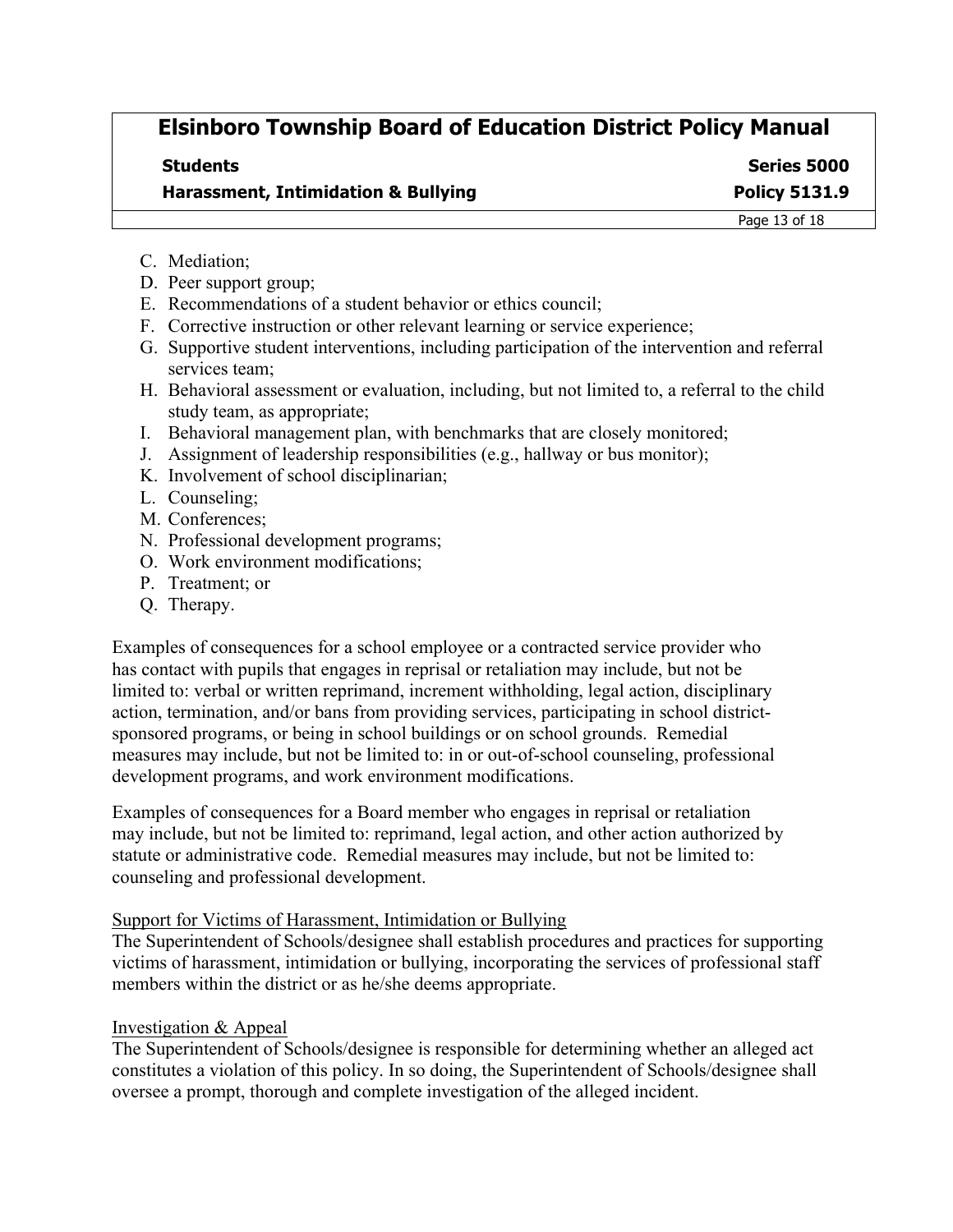| <b>Students</b><br><b>Harassment, Intimidation &amp; Bullying</b> | Series 5000<br><b>Policy 5131.9</b> |
|-------------------------------------------------------------------|-------------------------------------|
|                                                                   |                                     |

School administrators who receive a report of harassment, intimidation or bullying from a district employee and fail to initiate or conduct an investigation, or who should have known of an incident of harassment, intimidation or bullying and fail to take sufficient action to minimize or eliminate the harassment, intimidation or bullying may be subject to disciplinary action.

The investigation shall be initiated by the principal within one school day of the report of the incident and shall be conducted by a school anti-bullying specialist. Additional personnel may be appointed by the principal to assist in the investigation. The investigation shall be completed within 10 school days from the date of the written report of the incident of harassment,

intimidation or bullying. In the event that there is information relative to the investigation that is anticipated but not yet received by the end of the 10-day period, the school anti-bullying specialist may amend the original report of the results of the investigation to reflect the information.

The results of the investigation shall be reported to the Chief School Administrator within 2 school days of the completion of the investigation and in accordance with the regulations promulgated by the NJ State Board of Education pursuant to the "Administrative Procedure Act," PL 1968, c410 (C.52:14B-1 et seq). The Chief School Administrator may decide to provide intervention services, establish training programs to reduce harassment, intimidation or bullying and enhance school climate, impose discipline, or order counseling as a result of the findings of the investigation or take or recommend other appropriate actions.

The results of each investigation shall be reported to the Board of Education no later than the date of the Board of Education meeting next following the completion of the investigation along with information on any services provided, training established, discipline imposed or other actions taken or recommended by the Superintendent of Schools.

Parents/guardians of the students who are parties to the investigation shall be entitled to receive information about the investigation in accordance with federal and state law and regulations, whether the district found evidence of harassment, intimidation or bullying or whether discipline was imposed or services provided to address the incident. This information shall be provided in writing within 5 school days after the results of the investigation are reported to the Board of Education. A parent/guardian may request a hearing before the Board of Education after receiving the information and the hearing shall be held within 10 days of the request. The Board of Education shall meet in executive session for the hearing to protect the confidentiality of the student(s). At the hearing, the Board of Education may hear from the school anti-bullying specialist about the incident, recommendations for discipline or services and any programs instituted to reduce such incidents.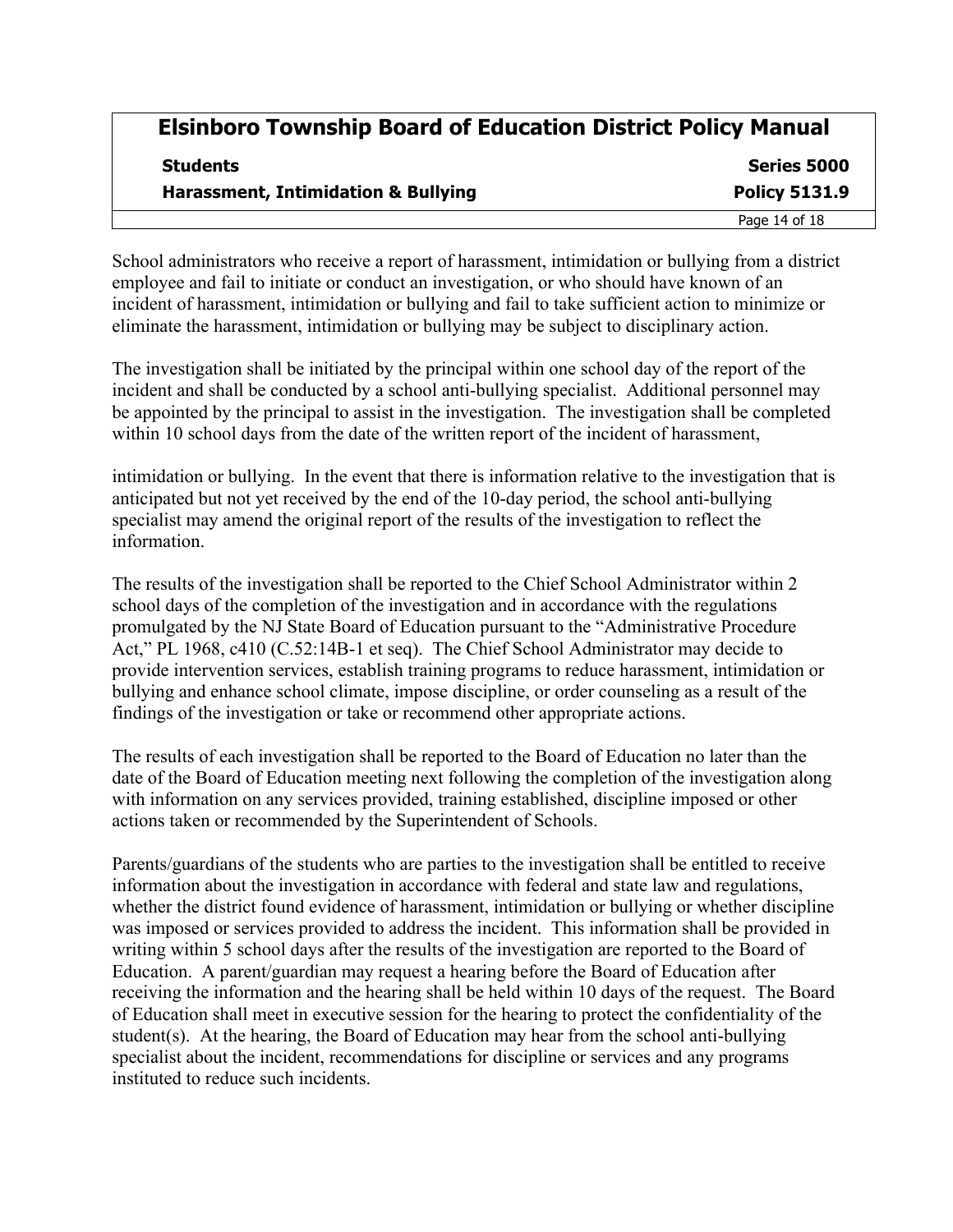| <b>Students</b><br><b>Harassment, Intimidation &amp; Bullying</b> | Series 5000<br><b>Policy 5131.9</b> |
|-------------------------------------------------------------------|-------------------------------------|
|                                                                   |                                     |

At the Board meeting following the receipt of the report, the Board of Education shall issue a decision, in writing to affirm, reject or modify the decision of the Superintendent of Schools. The decision of the Board of Education may be appealed to the NJ Commissioner of Education in accordance with the procedures set forth in law and regulation, no later than 90 days after the issuance of the decision of the Board of Education.

A parent/guardian or organization may file a complaint with the Division on Civil Rights within 180 days of the occurrence of any incident of harassment, intimidation or bullying based on membership in a protected group as enumerated in the "Law Against Discrimination," PL 1945, c169 (C. 10:5-1 et seq).

#### Response to an Incident of Harassment, Intimidation or Bullying

Some acts of harassment, intimidation or bullying may be isolated incidents requiring that the school respond appropriately to the individuals committing the acts. Other acts may be so serious or parts of a larger pattern of harassment, intimidation or bullying that they require a response either at the classroom, school building or school district levels or by law enforcement officials.

#### Consequences for False Accusation

Consequences and appropriate remedial action for a pupil found to have falsely accused another as a means of harassment, intimidation or bullying range from positive behavioral interventions up to and including suspension or expulsion, as permitted under NJSA 18A:37-1, Discipline of Pupils.

#### Public Participation

Based on broad community involvement (i.e., the use of a process that includes representation of parents/guardians and other community representatives, school employees, volunteers, pupils and administrators for the purpose of providing input regarding the development and content of the policy that is based on accepted core ethical values), the Board of Education shall develop general guidelines for pupil conduct and shall direct development of detailed regulations suited to the age levels of the pupils and the mission and physical facilities of the individual schools. Board policy requires all pupils in the district to adhere to the rules and regulations established by the school district and to submit to such disciplinary measures as are appropriately assigned for infraction of these rules.

#### Dissemination and Implementation

The Chief School Administrator shall take the following steps to publicize this policy:

- A. Publicized on district website;
- B. Distributed annually to all staff, students and parents/guardians;
- C. Printed in school handbooks; and
- D. Posted at the entrance of each building.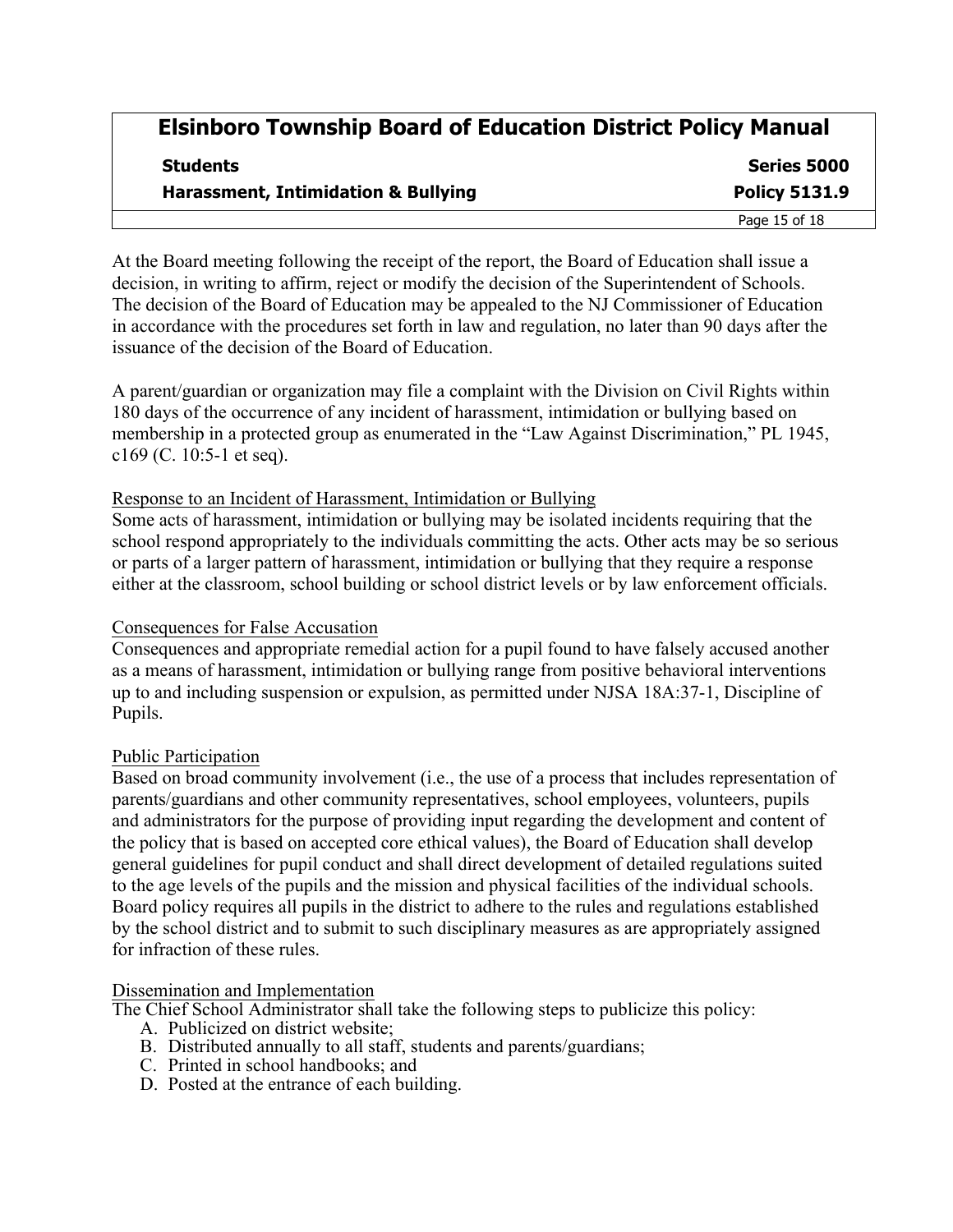**Series 5000 Harassment, Intimidation & Bullying Policy 5131.9** Page 16 of 18

| <b>Students</b>                                |
|------------------------------------------------|
| <b>Harassment, Intimidation &amp; Bullying</b> |
|                                                |

A link to this policy shall be prominently posted on the home page of the district website and distributed annually to parents/guardians of students of this district. In addition, the name, school address, school phone number and email address of the district anti-bullying coordinator shall be listed on the district's website home page

All pupils and staff shall be informed that harassment, intimidation or bullying is prohibited on school property, at any school-sponsored function or on a school bus. This shall include development of a process to annually discuss the policy with students. This information shall also be incorporated into the student handbook and employee training programs.

#### Training of Staff Members, Administrators & Board of Education Members

The training needs of district staff for the effective implementation of this policy, procedures and initiatives of the Board of Education shall be reviewed annually. The Board of Education shall also implement staff training programs consistent with this review. Such training shall include, but not be limited to information on and the relationship between the risk of suicide and incidents of harassment, intimidation or bullying and reducing the risk of suicide among students, especially for those students who are members of communities identified as having members at high risk of suicide.

By the 2011-2012 school year, all candidates for school administrator or teacher certification will be required to complete a program on harassment, intimidation or bullying prevention, and that training in this area will be a part of the professional development requirements for these individuals.

Within one year after being newly elected or appointed or being re-elected or re-appointed to the Board of Education, a Board Member shall complete a training program dealing with harassment, intimidation or bullying in schools and including a school district's responsibilities under PL 2002, c.83 (C.18A;37-13 et seq). This training shall be provided by the New Jersey School Boards Association in consultation with recognized experts in school bullying from a cross-section of academia, child advocacy organizations, nonprofit organizations, professional associations and governmental agencies. Board Members shall be required to complete the program only once.

The training course for any safe school resource officers and/or public school employees assigned by the Board of Education to serve as a school liaison to law enforcement must include training in the protection of students from harassment, intimidation or bullying.

The extent and characteristics of harassment, intimidation or bullying behavior in the district's schools, and implementation programs, or other responses, if appropriate, shall be reviewed annually. These programs or other services shall be planned in consultation with parents, and other community members, including appropriate community-based social and health provider agencies, law enforcement officials, current and new school employees school volunteers, students, and school administrators, as appropriate.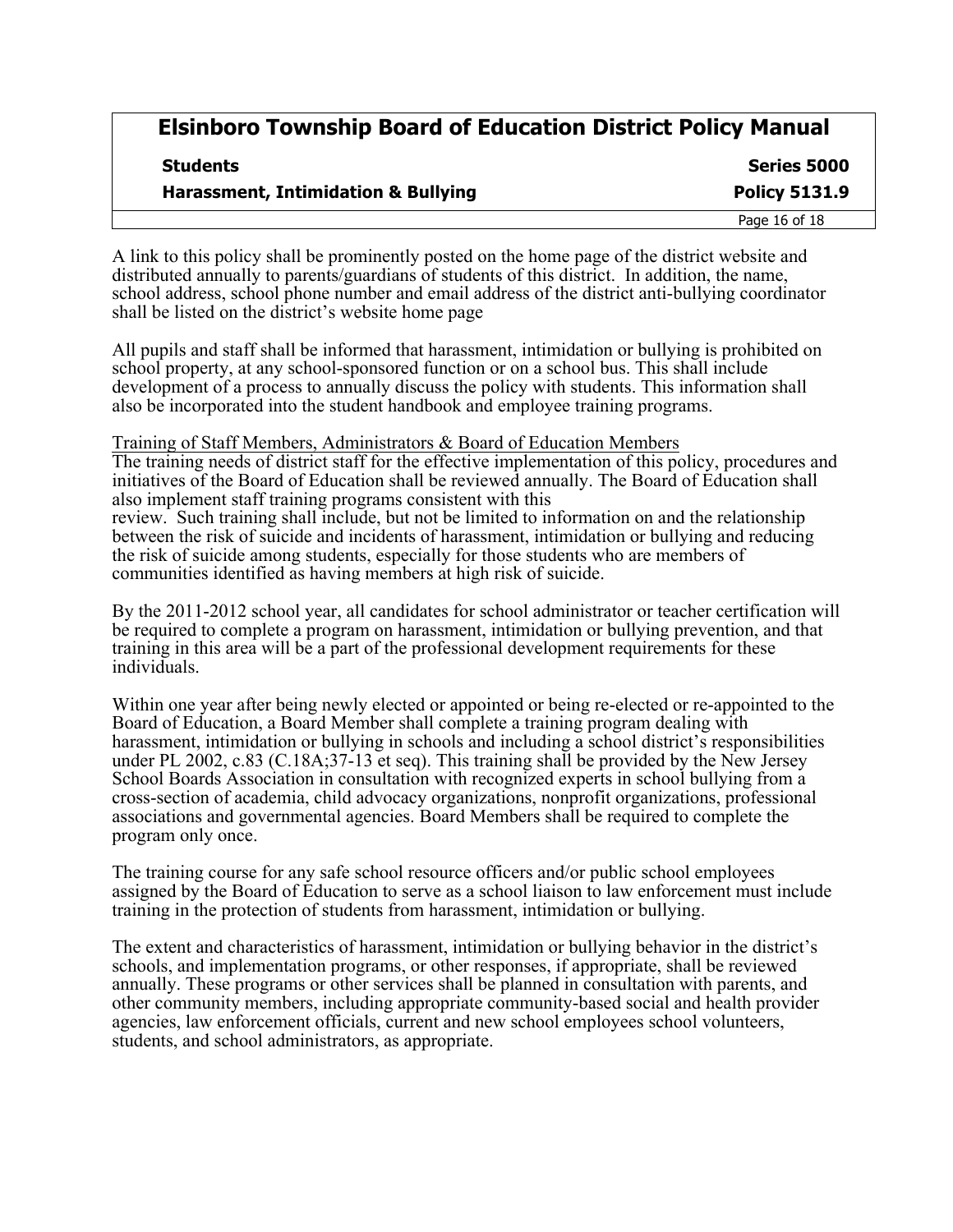| <b>Students</b> |  |
|-----------------|--|
|-----------------|--|

**Series 5000 Harassment, Intimidation & Bullying Policy 5131.9**

|  | <b>Harassment, Intimidation &amp; Bullying</b> |  |  |
|--|------------------------------------------------|--|--|
|--|------------------------------------------------|--|--|

Twice annually, at a public hearing, the Chief School Administrator must report to the Board of Education, all acts of violence, vandalism and harassment, intimidation or bullying that occurred during the previous period. This report shall include, but not be limited to:

- A. The number of reports of harassment, intimidation or bullying the status of all investigations;
- B. The nature of the bullying based on one of the protected categories identified in Section 2 of PL 2002, c.83 (C18A:37-14);
- C. The names of the investigators;
- D. The type and nature of any discipline imposed on any student engaged in harassment, intimidation or bullying; and,
- E. Any other means imposed training conducted or programs implemented to reduce harassment, intimidation or bullying.

The information shall also be reported once during each semester of the school year to the Department of Education. The report must include data broken down by the enumerated categories as listed in Section 2 of PL 2002, c.83 (C18A:37-14, and data broken down by each school in the district, in addition to district-wide data. The report will be used to grade schools and districts in their efforts to implement policies and programs with the "Anti-Bullying Bill of Rights Act. It shall be a violation to improperly release any confidential information not authorized by federal or state law for public release.

The district shall be graded by the New Jersey Commissioner of Education on its efforts to identify harassment, intimidation or bullying and the School Report Card shall include data identifying the number and nature of all reports of harassment, intimidation or bullying.

The grade assessed for each school and the district shall be published on the district website, along with a link to the report. This information shall be posted on the district website within 10 days of the receipt of a grade by the school and district.

The Chief School Administrator shall ensure that the rules for this policy are applied consistently with the district's code of student conduct NJAC 6A:16-7 and all applicable laws and regulations and that all disciplinary sanctions are carried out with necessary due process.

A copy of this policy and any future revisions to it shall be transmitted to the County Executive Chief School Administrator within 30 days of the adoption of the policy and/or any revisions to it.

Annually, the district shall conduct a re-evaluation, reassessment and review of this policy, making any necessary revisions and additions. The Board of Education shall include input from the school anti-bullying specialist(s) in conducting this review, re-evaluation, and reassessment.

The week beginning with the first Monday in October of each year has been designated as a "Week of Respect" in the State of New Jersey. This district shall observe the week by providing age-appropriate instruction focusing on preventing harassment, intimidation and bullying. In addition, the district shall provide ongoing age-appropriate instruction dealing with the prevention of harassment, intimidation and bullying, in accordance with the New Jersey Core Curriculum Content Standards.